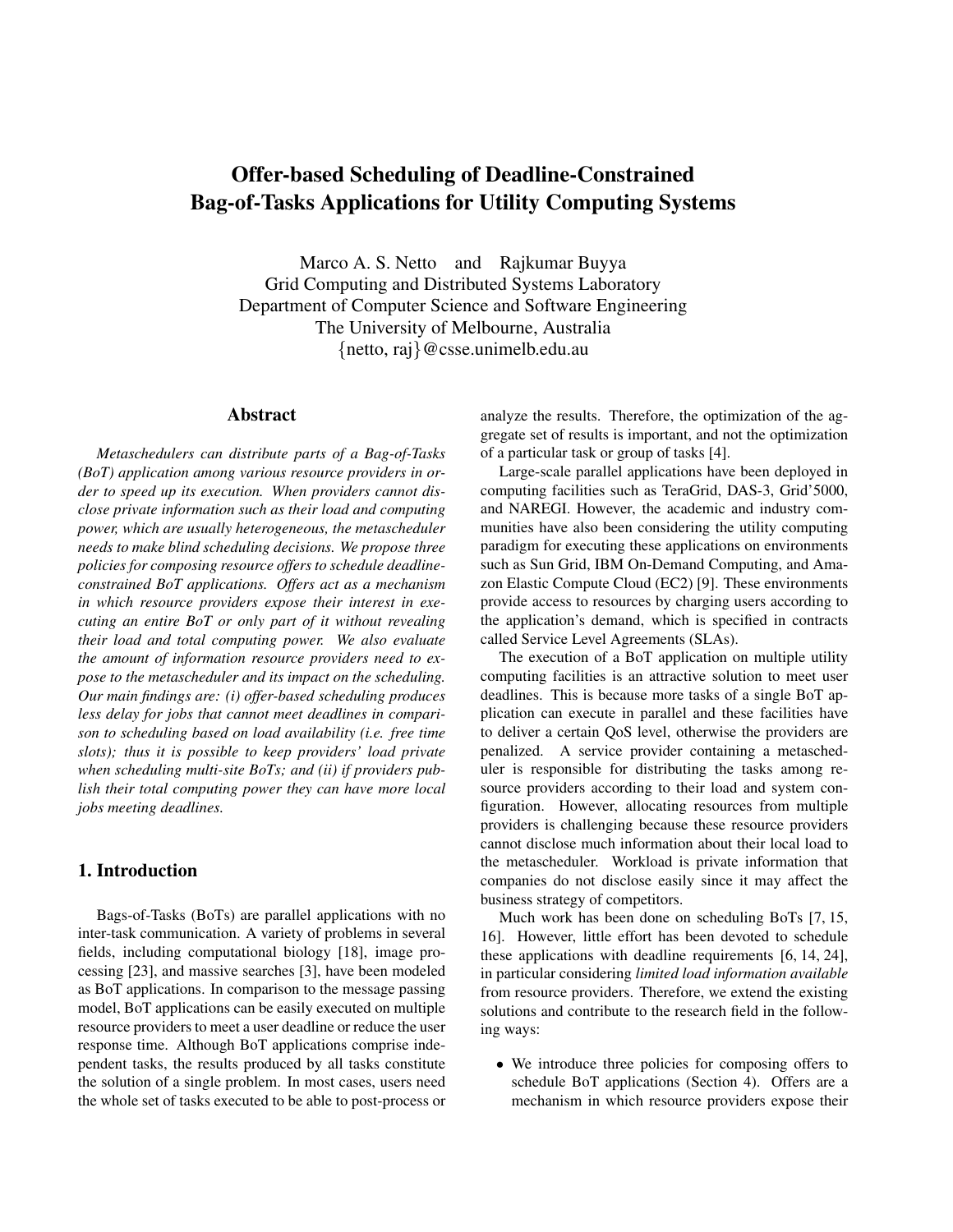

**Figure 1. Components interaction for scheduling a bag-of-tasks on multiple resources with offers.**

interest in executing an entire BoT or only part of it without revealing their local load and system capabilities. Whenever providers cannot meet a deadline, they generate offers with another feasible deadline. For the offer generation within resource providers (Section 3), we leverage the work developed by Islam et al. [12,13], whereas the concept of combining offers for executing an application on multiple resource providers is inspired by the provisioning model of Singh et al. [22] and the capacity planning of Siddiqui et al. [21].

• We investigate the amount of information resource providers need to expose to the metascheduler and its impact on the scheduling of jobs local and external to the resource providers (Section 5).

Even though the main motivation of this work is scheduling deadline-constrained BoTs on utility computing facilities, the policies can also be used in other scenarios. Therefore, we have not included pricing and economic models in this work. Note that our study can be used for other applications rather than Bag-of-Tasks. Services running on multiple resource providers also require a coordinated allocation based on the load information access and services' demands. Another example is the scheduling of parallel phases of workflows, in which a group of tasks have to finish, so as the workflow can proceed to the next stage.

## **2. Architecture and Scheduling Policies**

A metascheduler receives user requests to schedule BoTs on multiple autonomous resource providers in online mode. Users provide the number of tasks in the bag, their estimated required time, and a deadline to execute the entire BoT. The resources considered are space-shared machines such as clusters and massively parallel processing machines. Resource providers are responsible for scheduling both local and external jobs using the Earliest Deadline First. The local jobs can be both sequential and message passing parallel applications, whereas the external jobs are the BoT applications. The metascheduler has no access to the scheduling queues.

As illustrated in Figure 1, the scheduling of a BoT application consists of 5 steps. In step 1, the metascheduler is responsible for exposing the application requirements to the resource providers. In step 2, the resource providers generate a list of offers that can serve the entire BoT or only part of it. Once the resource providers generate the offers, they send them to the metascheduler (step 3), which composes them according to the user requirements (step 4), and submits the tasks to resource providers (step 5).

**Scheduler's Goal.** Our goal is to meet users' deadlines, and when not possible, try to schedule jobs as close as possible to these deadlines. The challenge from the metascheduler's point of view is to know how much work to submit to each resource provider such that it meets the BoT user's deadline, whereas from the resource providers' point of view is to know how much work they can admit without violating the deadlines of already accepted requests.

# **3. Offer Generation**

## 3.1. Deadline-aware offer generation

An offer consists of a number of tasks, and the maximum time the resource provider can complete the work. These offers are to execute part or the entire BoT. The resource provider could follow different policies to generate a list of offers. For instance, a resource provider could generate offers that (i) are more profitable [11, 19]; (ii) provide some slack in case of resource failures or to increase the chances of admitting more jobs in future; or (iii) do not violate the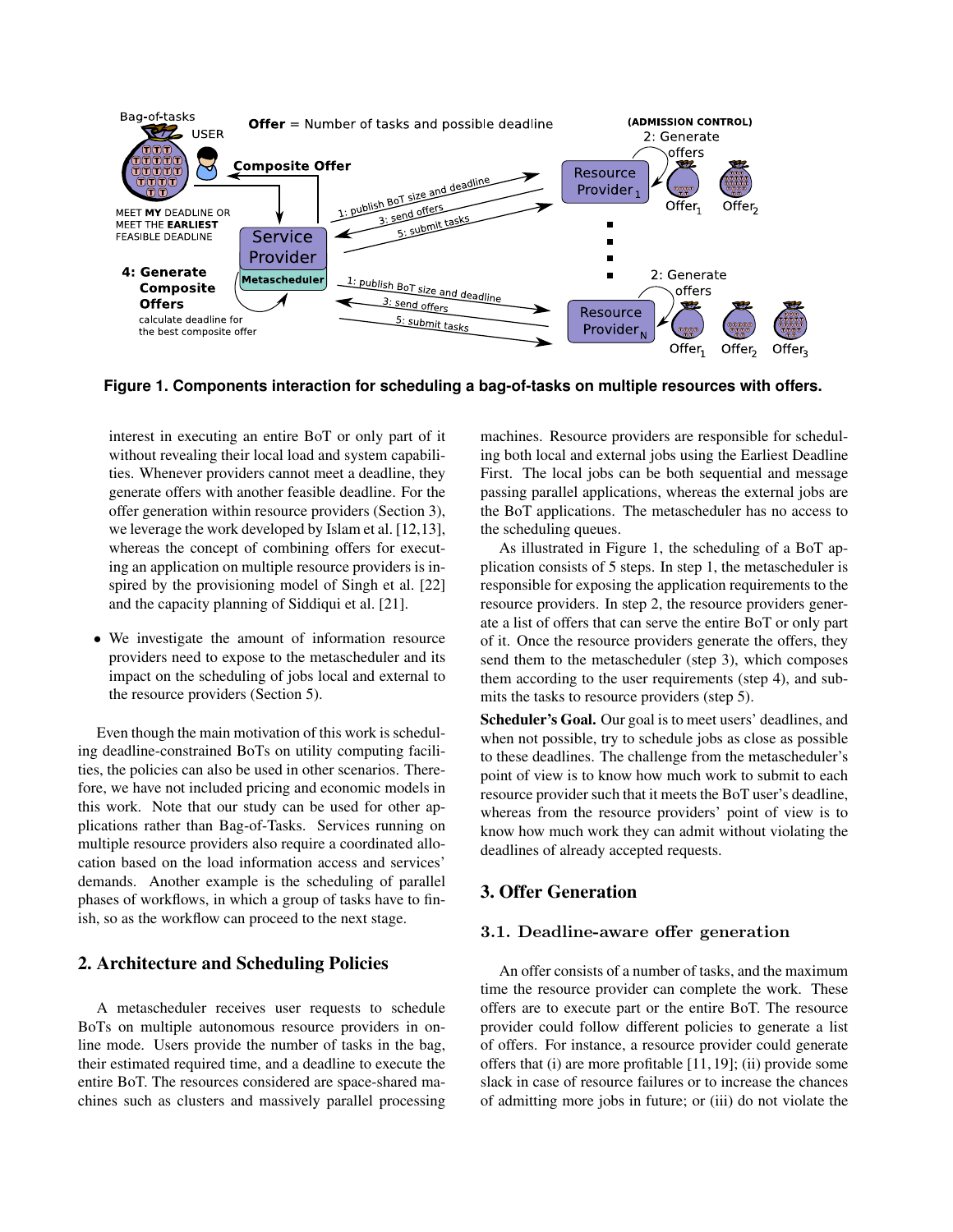deadline of already scheduled tasks and the new task. In this work, we support the third approach and will leave the other two for future work.

The offer generation uses the BoT information provided by the metascheduler, which includes estimated execution time of each task, number of tasks, and deadline. Different from scheduling based on FIFO with conservative backfilling for example, where it is possible to identify time slots by simply calculating the start and completion time of tasks, an Earliest Deadline First based queue cannot follow such an approach. The reason is that the offer generation involves the rescheduling of the already accepted jobs, and hence the free time slots depend on the new submitted job.

In order to generate the list of offers  $\Phi$ , the resource provider:

- 1. Defines a set of possible number of tasks  $\Delta$  it is willing to accept. It creates this list by calculating a percentage of the total number of tasks in the BoT application (e.g.  $\Delta \leftarrow \{BoT^s, 0.75 * BoT^s, 0.50 * BoT^s, 0.25 *$  $BoT<sup>s</sup>$ , 0.10\* $BoT<sup>s</sup>$ }, where s is the BoT size, i.e. total number of tasks).
- 2. A procedure *genOffer* generates an offer for each BoT size. To generate an offer, the resource provider creates a temporary job  $j_k$  that has the BoT specifications, which include deadline and estimated execution time, but with the different number of tasks, defined in  $\Delta$ . The algorithm used is the Earliest Deadline First.
- 3. The *genOffer* procedure returns the completion time of that offer. This time can be the deadline provided by the user (in the case of a successful schedule), or a completion time that is longer than the deadline (when the scheduler cannot meet the user deadline).
- 4. The algorithm compares the current offer with the previous offer in  $\Phi$ . If the completion time is the same, the previous offer simply has its number of tasks increased. If the completion time is longer, the resource provider includes the current offer in the list Φ.

**FEEDBACK.** In order to provide users with feedback when it is not possible to meet their deadlines, we use the approach proposed by Islam et al. [13]. The idea is to use a binary search that has as its first point the deadline defined by the user and its last point as the longest feasible deadline, i.e. the one when the job is placed in the last position of the scheduling queue.

### 3.2. Load-aware offer generation

As base for comparison in our evaluations, we will use a policy based on free time slots presented by Singh et

al. [22] (**FreeTimeSlots** policy). In this policy, the resource provider uses the current schedule containing running and pending jobs. The resource provider generates windows for each processor that represent their time availability, also known as *time slots*. Different from Singh et al. [22], we analyze and provide the time slots for the entire scheduling queue, not only part of it.

## **4. Offer Composition**

The metascheduler is responsible for composing the offers from resource providers and giving the user a single offer with a feasible deadline that can be met. The offer composition determines how much work the metascheduler should send to each resource provider; and when these tasks should receive the resources. The goal of the metascheduler is to meet their users' deadlines, or get as close as possible to the deadlines.

Once the metascheduler receives the offers from resource providers, it analyses whether it is possible to meet user's deadline. We have developed one policy for when the user's deadline cannot be met (*OffersNoLB*), and two policies when it is possible to meet the user's deadline (*OffersWithPLB* and *OffersWithDBLP*). These last two policies try to balance the load distributed among the resource providers according to the information available to the metascheduler.

#### 4.1. When user's deadline cannot be met

For the **OfferNoLB** policy, after collecting the offers from resource providers, the metascheduler:

- 1. Creates a list with all the offers.
- 2. Sorts the list such that all offers that meet the user's deadline come before those that do not meet. For those that meet, the offers are sorted in decreasing order of number of tasks. For those that do not meet, the offers are sorted by the ascending order of completion time.
- 3. Removes all offers after the first offer that is able to execute the entire BoT.
- 4. Creates a list L that is dynamically updated with possible composite offers. The creation of  $L$  is based on the order of the offers. For each offer analyzed, the algorithm updates the number of remaining requested tasks and the last completion time of each list that uses that offer. Note that what makes this algorithm simple is the list pre-processing, i.e. sorting and filtering.
- 5. Returns the first composite offer in  $L$  that provides the earliest possible deadline.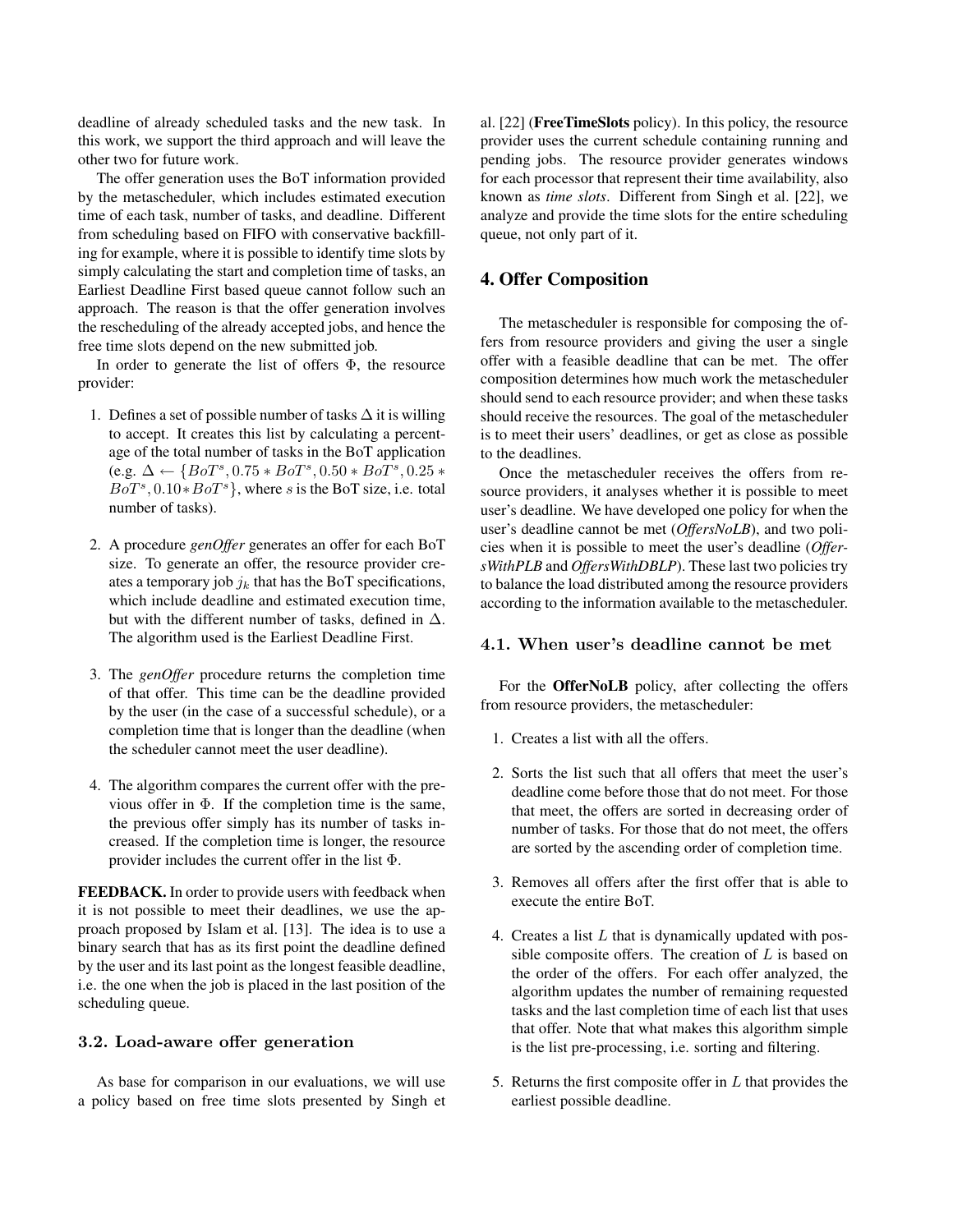**Table 1. Example of offer composition with the** *OfferNoLB* **policy for a BoT with number of tasks = 512 and deadline = 40 time units.**

| <b>Operation</b>          | Offers (size, deadline) $_{\rm{provider}}$                                                                    |  |  |  |  |
|---------------------------|---------------------------------------------------------------------------------------------------------------|--|--|--|--|
|                           |                                                                                                               |  |  |  |  |
| Original Offers           | $(256, 40)_1$ , $(512, 100)_1$ , $(128, 40)_2$ , $(512, 200)_2$ , $(64, 40)_3$ , $(512, 200)_3$               |  |  |  |  |
| Sorted Offers             | $(256, 40)_1$ , $(128, 40)_2$ , $(64, 40)_3$ , $(512, 100)_1$ , $(512, 200)_2$ , $(512, 200)_3$               |  |  |  |  |
| Filterd Offers            | $(256, 40)_1$ , $(128, 40)_2$ , $(64, 40)_3$ , $(512, 100)_1$                                                 |  |  |  |  |
| Composite Offers (List L) | $\{(128, 40)_2, (64, 40)_3, (320, 100)_1\}$ or $\{(256, 40)_1, (128, 40)_2, (64, 40)_3 \}$ (not enough tasks) |  |  |  |  |
| Selected Composite Offer  | $(128, 40)_2, (64, 40)_3, (320, 100)_1$                                                                       |  |  |  |  |

Table 1 illustrates an example on how the metascheduler composes offers. The example considers a list of offers  $\Phi = \{(s_1, d_1)_{rid_1}, ..., (s_n, d_n)_{rid_n}\}\$  where rid is the resource provider id,  $s$  is the BoT size, and  $d$  is the offer's deadline, and a BoT with deadline = 40 time units and number of tasks  $= 512$ . As we can observe, the choice of the offers is not greedy. From the example, the metascheduler does not use the offer *(256, 40)*1, which is the best offer, because the remaining resource providers would end up completing the BoT by 200 time units rather than 100 time units, which is the next best offer from resource provider 3 that can accept enough tasks  $((512, 200)<sub>3</sub>)$ .

## 4.2. Balancing the load when possible to meet user's deadline

When it is possible to meet the user's deadline, the metascheduler tries to balance the number of tasks to be submitted to each resource provider. This balance allows jobs local to resource providers to meet more deadlines. The policy for load balancing depends on the amount of information the metascheduler has about the resource providers.

We have developed two policies for load balancing: (i) **OffersWithPLB** (Proportional Load Balancing) balances the load according to the size of the offers; and (ii) **OffersWithDPLB** (Double Proportional Load Balancing) balances the load according to the size of the offers *and* the total computing power of resource providers. These policies work only with offers that meet user's deadlines; all the other offers are discarted. Therefore, each resource provider has only one offer that meets the deadline.

The *OffersWithPLB* policy uses the offer size in order to balance the number of tasks submitted to each resource provider. The proportional parameter  $P$  is calculated per offer as follows:  $P \leftarrow$  *OfferSize* / *totalOfferedTasks*, where *OfferSize* is the number of tasks in an offer, and *totalOfferedTasks* is the total number of tasks from all offers. For each offer, the number of tasks is multiplied by P. As the metascheduler does not know the load and the total com**Algorithm 1**: Pseudo-code for composing offers using the *OffersWithDPLB* policy.

- **1** Sort offers by decreasing order of their size (offers of same size are sorted by decreasing order of resource provider's total computing power)
- **2 for** *each offer size in offers list* **do**
- **3** P ← totalTasksOfferedThisSize / totalOfferedTasks
- **4** remainingNTasksSameSize  $\leftarrow$  P \* BoTSize
- **5** totalCPower ← total RPs' computing power of offers of this size
- **6 for** *all offers with this size* **do**

| 7                | <b>if</b> last offer from this group <b>then</b> |  |  |  |  |
|------------------|--------------------------------------------------|--|--|--|--|
| 8                | $nTasks \leftarrow remainingNTasksSameSize$      |  |  |  |  |
| $\boldsymbol{9}$ | else                                             |  |  |  |  |
| 10               | $nTasks \leftarrow P * BoTSize$                  |  |  |  |  |
| 11               | $DP \leftarrow$ offer RPCPower / total CPower    |  |  |  |  |
| 12               | $nTasks \leftarrow DP * nTasks$                  |  |  |  |  |
| 13               | <b>if</b> $nTasks >$ offer.nTasks <b>then</b>    |  |  |  |  |
| 14               | $nTasks \leftarrow offer.nTasks$                 |  |  |  |  |
| 15               | offer.setNTasks(nTasks)                          |  |  |  |  |
| 16               | remainingNTasksSameSize.decrement(offer.nTasks)  |  |  |  |  |
| 17               | composite offer.add(offer)                       |  |  |  |  |
|                  |                                                  |  |  |  |  |

puting power of resource providers, the offer size serves as an indicator of how much work a resource provider should receive in relation to the others.

For the *OffersWithDPLB* policy (Algorithm 1), the parameter  $P$  is calculated by the group of offers with the same number of tasks (Line 3). The additional parameter *Double Proportional (DP)* is used to distributed the load to a given group of resource providers that contains offers with the same number of tasks (offer size) according to their capabilities (e.g. total number of resources a provider hosts) (Line 11). It is not always possible to distributed the tasks of a given offer size exactly proportionally to the resource capabilities. For this reason, we sort the offers of the same size in a decreasing order of providers' total computing power (Line 1) and we adjust the number of tasks to the resource provider when necessary (Lines 13-14).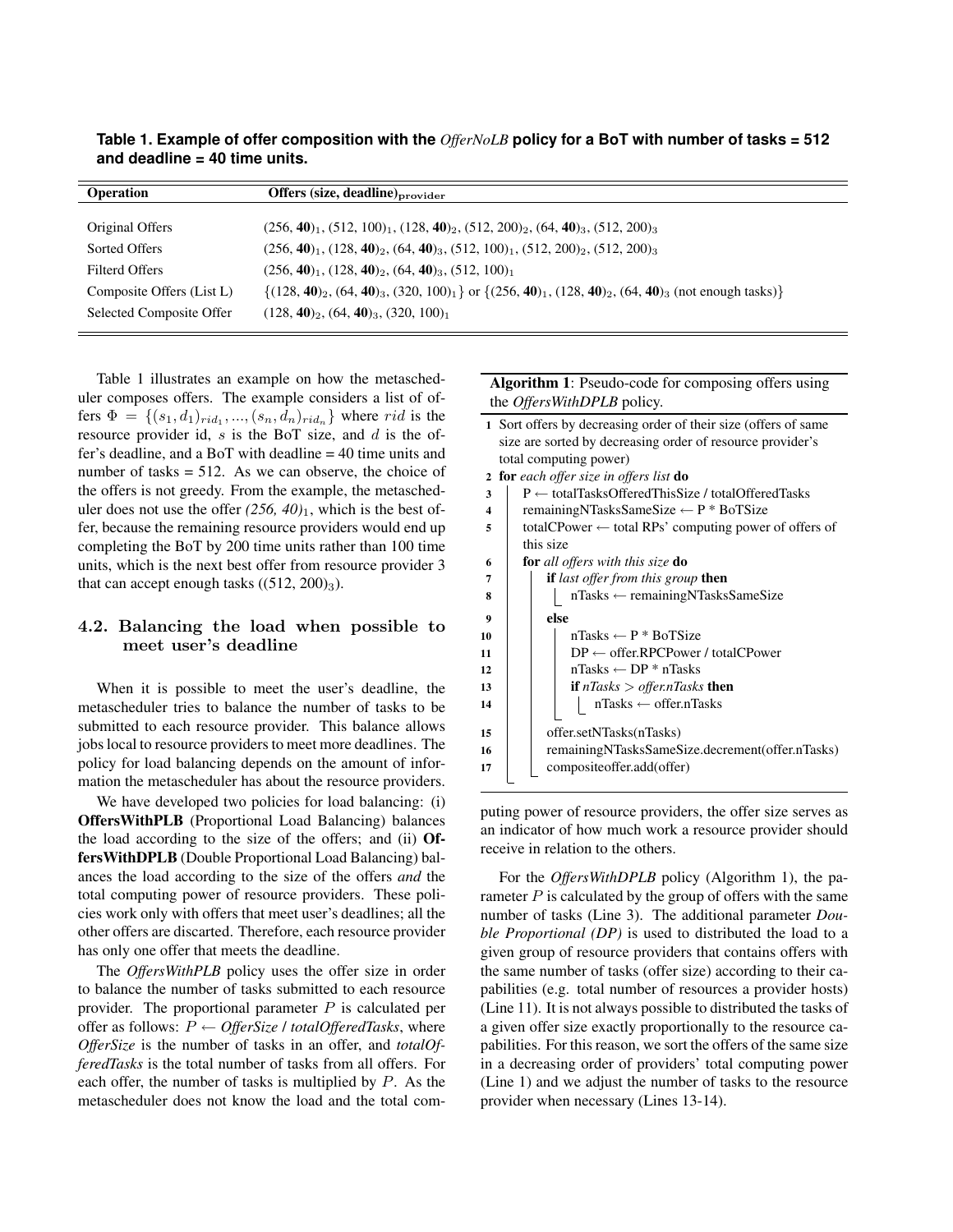| <b>Location</b> | Trace               | <b>Procs</b> | Jobs. | Load | <b>Job Req Procs</b>        | Job Req Time               |
|-----------------|---------------------|--------------|-------|------|-----------------------------|----------------------------|
| Cluster 1       | $CTC$ SP2 $v2.1$    | 430          | 3.478 | 49%  | $1 < \text{process} < 306$  | $1h \leq$ time $\leq 18h$  |
| Cluster 2       | HPC2N v1.1          | 240          | 959   | 56%  | $1 < \text{process} < 128$  | $1h \leq$ time $\leq 120h$ |
| Cluster 3       | HPC2N v1.1          | 240          | 4.913 | 48%  | $1 <$ procs $<$ 128         | $1h \leq$ time $\leq 120h$ |
| Cluster 4       | SDSC SP $2$ v $3.1$ | 128          | 1.088 | 54%  | $1 < \text{process} < 115$  | $1h \leq$ time $\leq 18h$  |
| Cluster 5       | $LPC$ -EGEE v1.2    | 140          | 6.574 | 52%  | $1 < \text{process} <$      | $2h \leq t$ ime $\leq 72h$ |
| External        | SDSC BLUE v3.1      | 1178         | 969   | 54%  | $64 < \text{process} < 632$ | $1h \leq$ time $\leq 36h$  |

**Table 2. Summary of workloads used to perform the experiments.**

## **5. Evaluation**

We have evaluated the scheduling policies by means of simulations to observe their effects in a long-term usage. Simulations have allowed us to perform repeatable and controllable experiments. We have used our event-driven simulator, named PaJFit (Parallel Job Fit) [17], which we have extended to support BoTs on multi-site environments. We have used real traces from supercomputers available at the Parallel Workloads Archive<sup>1</sup> and extended them according to our needs.

We have evaluated the following scheduling policies:

- **FreeTimeSlots:** scheduling based on free time slots, i.e. the metascheduler has a detailed access to the load available (Section 3.2);
- **OffersWithPLB:** scheduling based on offers. The scheduler composes offers based on their sizes (Section 4.2);
- **OffersWithDPLB:** the metascheduler considers offer sizes and the total computing power of resource providers (Section 4.2);
- **OffersWithDPLBV2:** an extension of *OffersWithD-PLB* in which the metascheduler has access to the resource providers' load to be processed (not the free time slots). This information is used in the same way to calculate the parameter DP described in Section 4.2;

For the offer-based policies, i.e. *OffersWithPLB*, *OffersWithDPLB*, and *OffersWithDPLBV2*, when no offer can meet the user deadline, the metascheduler follows the **OffersWithNoLB** policy described in Section 4.1.

#### 5.1. Experimental configuration

**TRACES.** We have modeled an environment composed of five clusters with their own schedulers and loads, and one metascheduler that receives external (BoT) jobs that can be executed in either a single or multiple clusters. For the local

<sup>1</sup>Parallel Workloads Archive:

http://www.cs.huji.ac.il/labs/parallel/workload

jobs, we have used the traces: 430-node IBM SP2 from The Cornell Theory Center (CTC SP2v2.1), 240-procs AMD Athlon MP2000+ from High-Performance Computing Center North (HPC2N v1.1) in Sweden, the 128-node IBM SP2 from The San Diego Supercomputer Center (SDSC SP2 v3.1), and the 70 dual 3GHz Pentium-IV Xeons from LPC Clermont-Ferrand in France (LPC-EGEE v1.2). We have used two parts of the trace HPC2N, from different years, to simulate two clusters. For the external jobs, we have used the trace of a bigger machine from the San Diego Supercomputer Center Blue Horizon with 1,152 processors: 144 node IBM SP, with 8 processors per node, considering jobs requiring at least 64 processors (SDSC BLUE v3.1). We have simulated 60 days of these traces.

**LOAD.** Regarding the load used in the resource providers, approximately 50% comes from the multi-site BoTs (*external load*), which could be executed in any cluster or multiple clusters, and approximately 50% comes from users submitting parallel or sequential jobs directly to a particular cluster (*local load*). The *global load* is therefore the external load plus the local load submitted to the clusters. We have chosen the same load for local and external loads in order to be able to compare the impact of the scheduling policies on local and external jobs in a fair manner. We were able to vary the loads using a strategy similar to that described by Shmueli and Feitelson to evaluate their backfilling strategy [20], in which they modify the jobs' arrival time. However, we fixed the simulation time interval and modified the number of jobs in the traces. Table 2 summarizes the workload characteristics. More details on the workloads can be found at the Parallel Workloads Archive.

**DEADLINES.** To the best of our knowledge, there are no traces available with deadlines. Therefore, we have incorporated deadlines in the existing traces using the following function:  $T_j^s + T_j^r + k$ , where  $T_j^s$  is the job submission time,  $T_j^r$  is the job estimated runtime, and k is a parameter that assumes three values according to two **Deadline Schemas**. For *Deadline Schema 1*, k assumes the values 18 hours, 36 hours, and 10 days, and for *Deadline Schema 2*, k assumes the values 12 hours, 1 day, and 1 week. Therefore, Deadline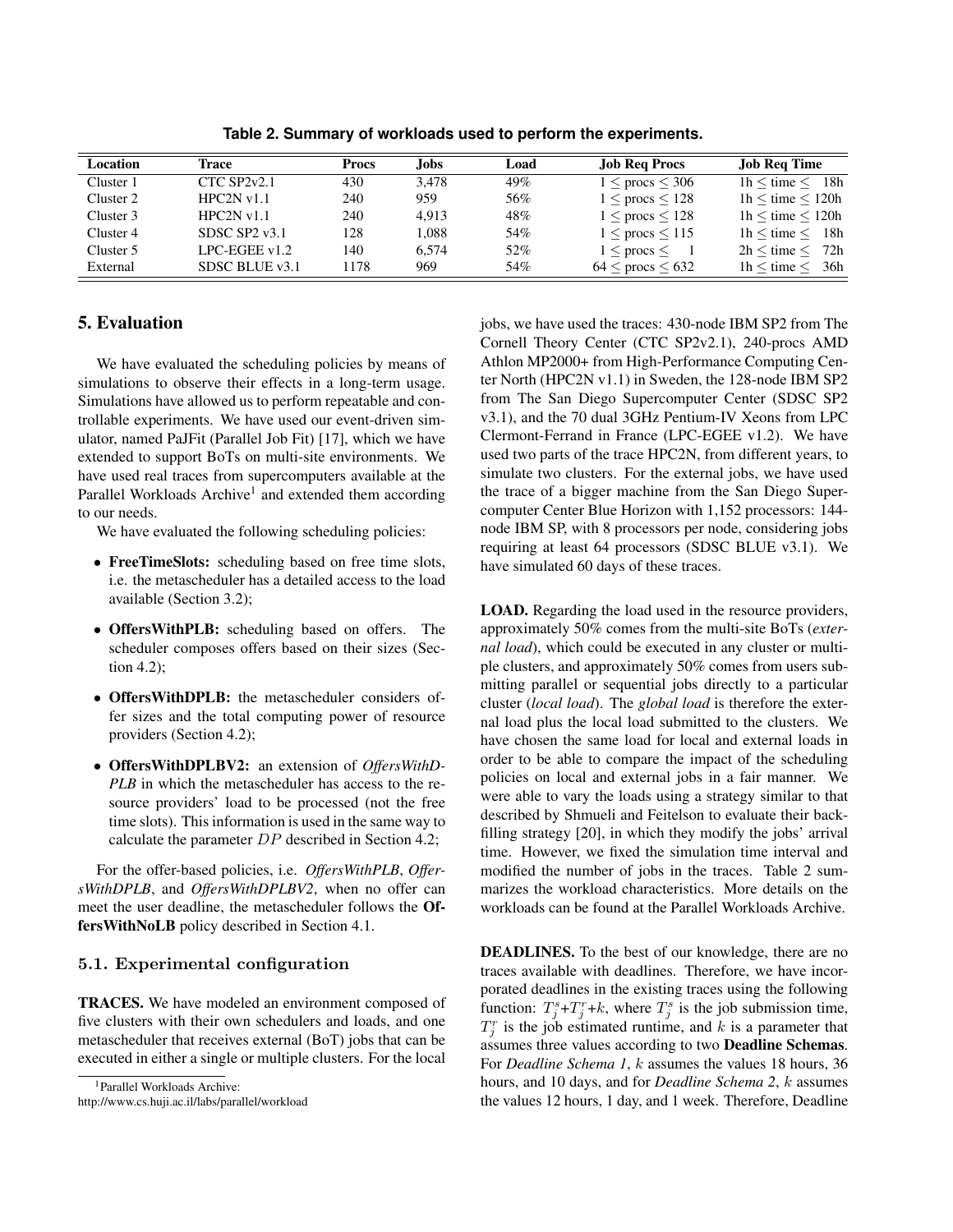Schema 2 has more jobs with tighter deadlines than Deadline Schema 1. We have used a uniform distribution for the values of  $k$  for all jobs in each workload. Note that  $k$ is not a function of job size. Modeling  $k$  independently of job size allowed the environment to have both small and big jobs with relaxed and tight deadlines. We have generated 30 workloads for each original trace varying the seed for the deadlines. By having 60 days of simulated time, 30 workloads with different deadlines, and 2 deadline schemas, we believe that we have been able to evaluate the policies under various conditions.

**METRICS.** We have assessed five metrics:

- 1. *Jobs Delayed:* number of jobs that were not able to meet their deadlines;
- 2. *Work Delayed:* amount of work (processors x execution time) of the jobs that were not able to meet their deadlines;
- 3. *Total Weighted Delay:* weighted difference between jobs' deadlines and their new deadline given by the system;

$$
TWDelay = \sum_{D_j^N > D_j} R_j * \left( \left( \frac{D_j^N - T_j^s}{D_j - T_j^s} \right) - 1 \right) * 100
$$
\n
$$
\tag{1}
$$

Where  $D_j$  is the job deadline,  $D_j^N$  is the new job deadline provided by the system,  $R_j$  is the number of tasks of the job, and  $T_j^s$  is the job submitted time. We used the value  $R_j$  as the weight for the percentage difference between the time of the original and new deadline.

- 4. *Clusters per BoT:* number of clusters used by BoTs;
- 5. *System Utilization:* global system utilization.

For utility computing environments, the first two metrics represent the loss in revenue due to possible rejections, whereas the third metric could represent penalties for not meeting user's demand. The last two metrics allow us to verify how jobs are spread across the clusters and the impact of the policies on the system utilization.

**GOAL.** Assess the impact of the information available to the metascheduler for scheduling deadline-constrained jobs.

#### 5.2. Results and analysis

The graphs we show in this section contain the averages of 30 simulation runs, each with different workloads, along with their standard deviations. We show the results for the external load, local load and both together since external and local load have different characteristics. We first analyze the jobs that are not able to meet their deadlines when submitted to the system. Figures 2 and 3 represent number of jobs and their respective amount of work (time x number of tasks) delayed in relation to the total number of jobs in the system and total amount of work respectively.

**Deadline Tightness.** We observe that the difference in the results among the offer-based policies increases when jobs have more relaxed deadlines (Schema 1 has more relaxed deadline jobs than Schema 2). That is because as jobs have more relaxed deadlines in Schema 1, resource providers can reschedule more jobs in order to generate better offers. Therefore, the metascheduler has more options to schedule BoT applications. When it is not possible to meet a user deadline, which is the more frequent in Schema 2, the load balancing policies cannot be used. The metascheduler has to use the *OffersWithNoLB* policy (Section 4.1) for most of the jobs.

**Information access.** In relation to the differences between the *FreeTimeSlots* policy and offer-based policies we observe that the former policy handles local jobs better or similar to offer-based policies. That is because the metascheduler has more detailed load information using the *Free-TimeSlots* policy, and hence it can better distribute the load among resource providers. As local jobs do not have the option to choose the resource providers, they enjoy more benefits using this policy. We observe that the *OffersWithD-PLBV2* policy can generate similar results as *FreeTimeSlots* for local jobs. This happens because in *OffersWithDPLBV2*, the metascheduler has rough access to the local loads, which is enough to balance the load and give local jobs equal opportunity. Finally, we observe that for these two metrics, having access to the providers' total computing power is enough to provide as good results as the *FreeTimeSlots* policy, in which the metascheduler has a detailed access to the resource providers' loads, i.e. the free time slots. If rough load information is also available (*OffersWithDPLBV2*), it is possible to get even better results.

**Job delays.** Figure 4 illustrates total weighted delay for not meeting the deadlines of local, external, and global load. This metric is interesting because it shows the difference between what users asked and what the system was able to provide. We observe that the behavior of this metric is similar to the previous metrics, except that the delayed external jobs suffer much more in the *FreeTimeSlots* policy. In this policy, the providers disclose their free time slots to the metascheduler, which has no knowledge of the deadlines of the already accepted jobs. Therefore, the metascheduler makes blind decisions in terms of deadlines, which have a considerable impact on external jobs. Thus, even though resource providers disclose detailed information of their local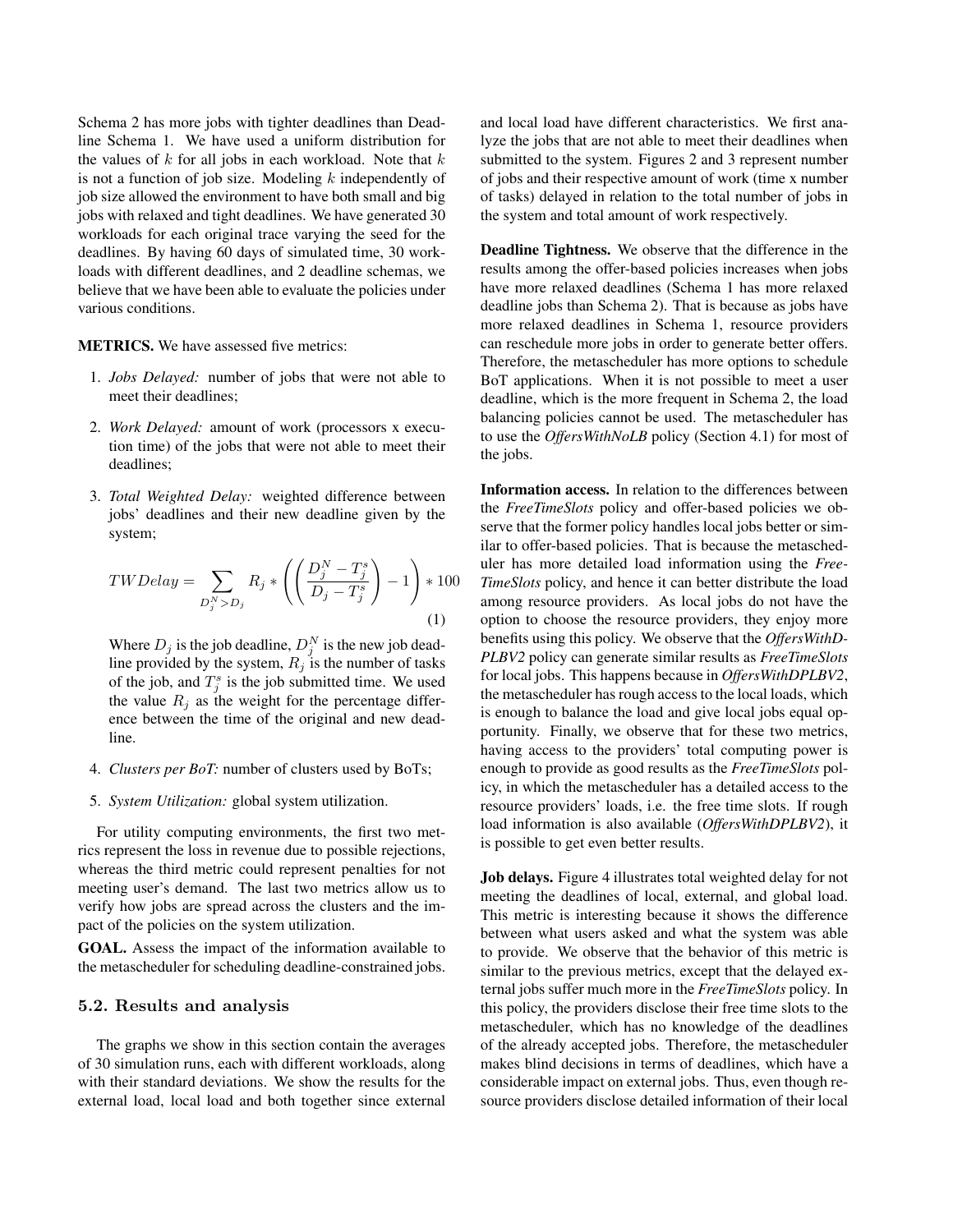

**Figure 2. Number of jobs delayed for local, external, and global load.**



**Figure 3. Amount of work delayed for local, external, and global load.**



**Figure 4. Total Weighted Delay for local, external, and global load.**

load to the metascheduler using the *FreeTimeSlots* policy, such a policy produces much worse results than the simplest offer-based policy, i.e. *OffersWithPLB*. In this offerbased policy, the metascheduler uses only the offers, without knowing the resource providers' total computing power and load. This reveals that indeed, the offer sizes are a good indicator to balance load among resource providers without accessing their private information.

**Load and System utilization.** Another important factor is the *Number of Clusters* used by the BoT applications. Figure 5 shows the number of clusters used by BoT applications for each policy. We observe that the tighter the deadlines, the fewer options the metascheduler has to distribute the tasks of BoT applications among resource providers. That is because there is more unbalance in the load when jobs have tighter deadlines, and hence the metascheduler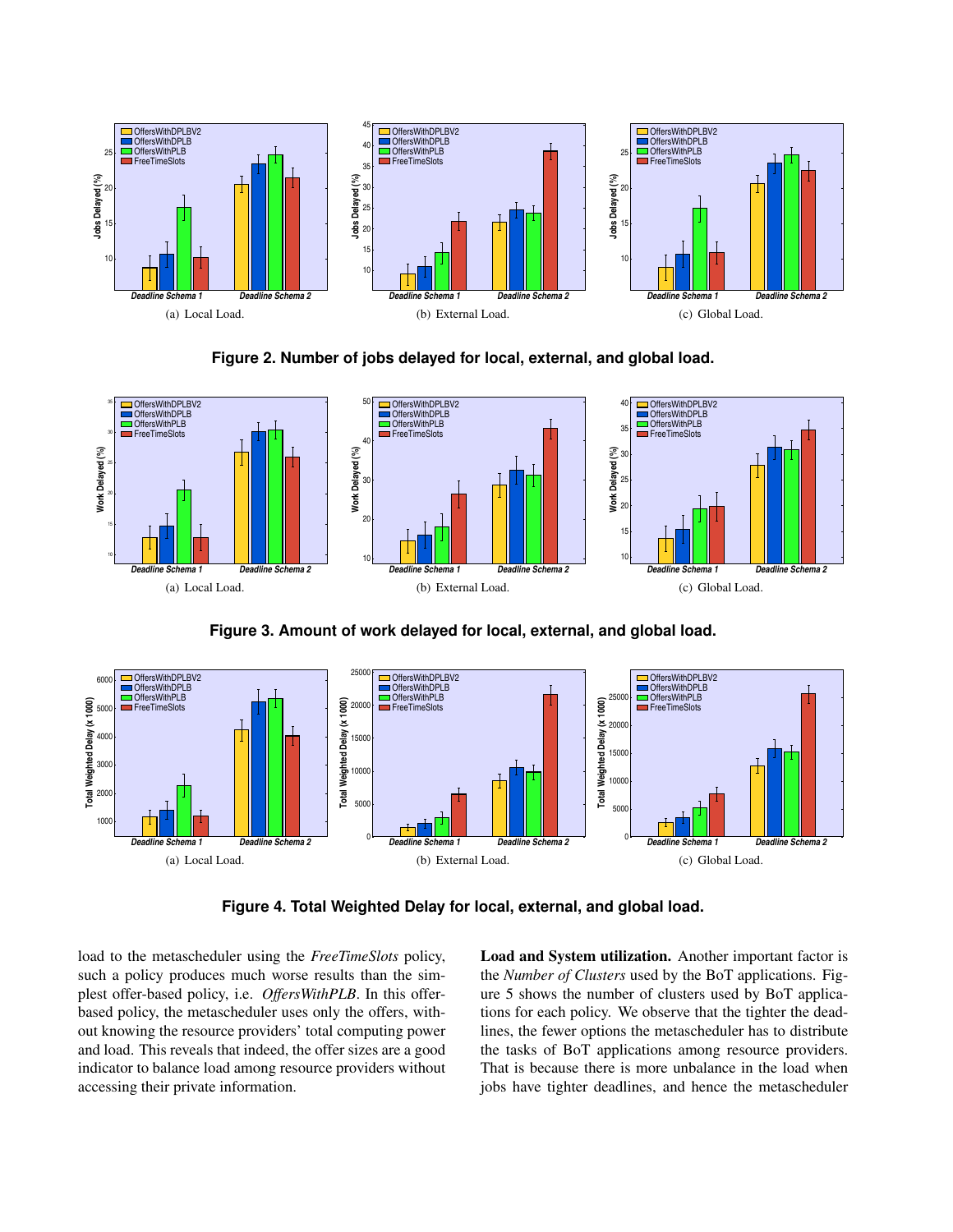

**Figure 5. Number of clusters per BoT.**



**Figure 6. Global system utilization.**

tends to use fewer options in offer-based policies, and fewer time slots in the *FreeTimeSlots* policy. In addition, the offer-based policies with double proportional load balancing tend to distribute the load better than the other two policies. Therefore, they allow more scheduling options for the next jobs arriving into the system. Regarding the *System Utilization* (Figure 6), we observe that the difference between the policies is minimal, i.e. less than 1 percent. *OffersWithDPLB* has a minimal decrease in relation to the other policies because it considers the total computing power of providers without their actual loads. Therefore, a provider that has less computing power than the others may receive fewer tasks even if the other big providers have higher load. This situation happens only when all offers that meet the deadline have the same size.

# **6. Related Work**

Iosup et al. [10] have performed an extensive analysis of BoT scheduling in large-scale distributed systems. To evaluate the scheduling algorithms, they have considered different resource management architectures, task selection policies, and task scheduling policies. Among all the policies they have presented, three support a certain level of Quality-of-Service. These policies mainly work with priorities, without considering the expected completion time of the tasks. Casanova et al. [8] have also performed an extensive evaluation of policies for scheduling BoTs, but they have assumed more detailed information on the characteristics and load of all resources in the system is available. Different from these projects, our work aims at providing users with expected completion times that are based on user requirements, in particular user deadlines, and the restricted access of the scheduling queues.

Beaumont et al. [5] have investigated centralized and decentralized policies for scheduling BoTs considering both CPU and network. Different from our work, their goal is to maximize the throughput of user applications in a fair way. Viswanathan et al. [24] have proposed scheduling strategies for large compute intensive loads that are arbitrarily divisible and have deadline constraints. They use a pullbased scheduling strategy with an admission control to ensure the applications' deadlines are satisfied. Different from our approach, their work assumes a coordinator node that knows all the tasks in the system. Users do not receive any feedback when they submit their tasks, since the resource providers ask for tasks from the coordinator node according to their available capacity. In addition, users do not receive a new estimation of completion time when deadlines cannot be satisfied.

Benoit et al. [6] have presented scheduling techniques for multiple BoTs. One of the strategies presented in their work uses the Earliest Deadline First policy for the resources to choose the next task to be executed among those they have received. As in previous work, the deadlines have been used as a priority to select tasks, without giving any feedback and completion time estimations to the users.

Kim et al. [14] have proposed and compared eight heuristics that consider priorities and deadlines for independent tasks. Different from our work, tasks submitted to the system are not part of BoTs, therefore their deadlines are independent. Moreover, users submit the tasks directly to a centralized entity, i.e. resource providers have no local load. Abramson et al. [1, 2] proposed a broker to schedule *parameter sweep applications* (a subclass of BoT applications) with deadline constraints. Similar to the work developed by Kim et al., the deadlines of the tasks are independent, whereas in our case, the tasks in a BoT application share the same deadline, thus requiring a coordinated allocation strategy. Yeo and Buyya [25] have also investigated scheduling of tasks with deadline constraints, but focusing on single cluster environments and with no feedback when deadlines are not possible to be satisfied.

Much closer to our work, Islam et al. [12, 13] have investigated policies for admission control that consider jobs with deadline constraints and response time guarantees. Moreover, they provide a feedback for earliest feasible completion for non-admitted jobs. The main difference between their work and ours lies in the fact that they consider parallel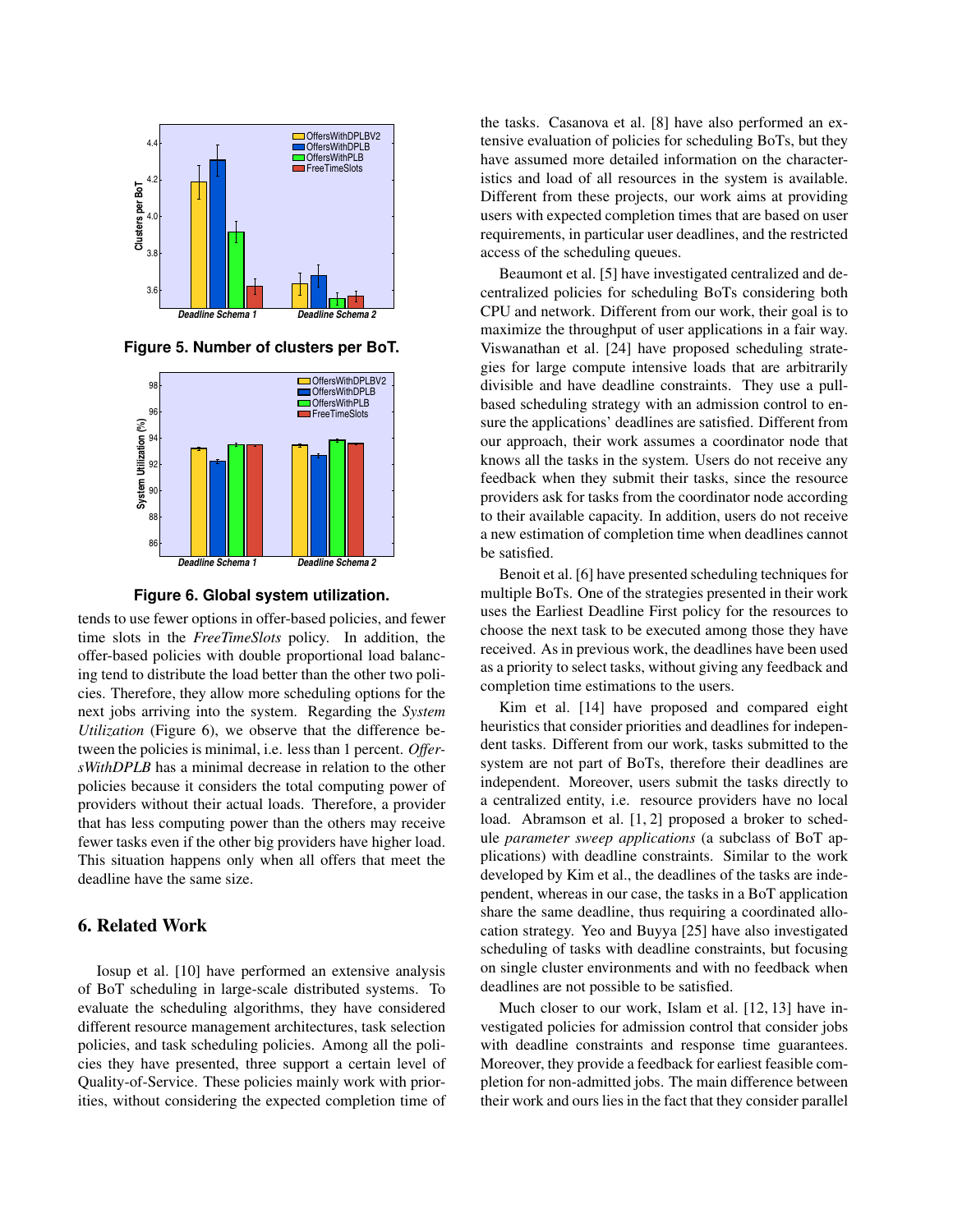jobs submitted to a single site, whereas we consider BoTs submitted to a multi-site environment.

Siddiqui et al. [21] have introduced a mechanism for capacity planning to optimize user QoS requirements in a Grid environment. Their mechanism supports negotiation and is based on advance reservations. A co-allocation request contains sub-requests that are submitted to the resource providers, which in turn send counter-offers when users and resource providers cannot establish an agreement. Although they use the concept of offers, which give a feedback to the users, these offers are for negotiations and therefore have a different role from the offers in our work. Moreover, our work specifically investigates the scheduling of BoTs.

Singh et al. [22] have developed a multi-objective Genetic Algorithm mechanism for provisioning resources. The resource providers publish their available slots, or offers, so that applications can use them according to their requirements (e.g. number of processors, time, and cost). The use of offers presented in our work is similar. However, in their work, resource providers generate offers for queues based on FIFO with conservative backfilling, and jobs do not have deadline constraints.

### **7. Conclusions**

We introduced three policies for composing resource offers from multiple providers to schedule deadlineconstrained BoT applications. These offers express the interest of resource providers in executing an entire BoT or only part of it without revealing their local load and total system capabilities. When the metascheduler receives enough offers to meet user deadlines, it can decide how to balance the tasks among the resource providers according to the information it has access, such as resource providers' total computing power and their local loads.

From our experiments, we observed that by using the free time slots of resource providers, BoT applications cannot access resources in short term even when local jobs could be rescheduled without violating their deadlines. The only benefit of publishing the free time slots to the metascheduler is that it can balance the load among resource providers, which makes more local jobs meet deadlines. However, when using offer-based policies, more BoTs can meet deadlines and the delays between the user deadline and the new deadline assigned by the system is much lower (in some cases 50% lower) in comparison to the policy that uses free time slots (*FreeTimeSlots*).

We also observed that the simplest offer-based policy (*OffersWithPLB*) produces schedules that delay fewer jobs in comparison to the *FreeTimeSlots* policy. However, *OffersWithPLB* rejects more local jobs than *FreeTimeSlots*. This happens because *OffersWithPLB* cannot balance the load among resource providers. If resource providers also publish the total computing power (the *OffersWithDPLB* policy), the metascheduler can balance the load and have similar acceptance rates as the *FreeTimeSlots* policy for local jobs. If the resource providers can make their load available (*OffersWithDPLBV2*), the metascheduler can reduce even more the number of jobs delayed; however the benefit is not significant. Therefore, our main conclusions are: (i) offer-based scheduling produces less delay for jobs that cannot meet deadlines in comparison to scheduling based on load availability (i.e. free time slots); thus it is possible to keep providers' load private when scheduling multisite BoTs; and (ii) if providers publish their total computing power they can have more local jobs meeting deadlines.

#### **Acknowledgments**

We would like to thank Marcos Dias de Assunção, Chee Shin Yeo, and the anonymous reviewers for their comments on the paper. We also would like to thank Dr. Dror Feitelson for maintaining the Parallel Workload Archive, and all organizations and researchers who made their workload logs available. This work is partially supported by research grants from the Australian Research Council (ARC) and Australian Department of Innovation, Industry, Science and Research (DIISR).

## **References**

- [1] D. Abramson, R. Buyya, and J. Giddy. A computational economy for grid computing and its implementation in the Nimrod-G resource broker. *Future Generation Computer Systems.*, 18(8):1061–1074, 2002.
- [2] D. Abramson, J. Giddy, and L. Kotler. High performance parametric modeling with Nimrod/G: Killer application for the global grid? In *Proceedings of the 14th International Parallel and Distributed Processing Symposium (IPDPS'00)*, Cancun, Mexico, May 1-5 2000. IEEE Computer Society.
- [3] S. Altschul, W. Gish, W. Miller, E. W. Myers, and D. J. Lipman. Basic local alignment search tool. *Journal of Molecular Biology*, 215(3):403–410, 1990.
- [4] A. Auyoung, L. Grit, J. Wiener, and J. Wilkes. Service contracts and aggregate utility functions. In *Proceedings of the 15th International Symposium on High Performance Distributed Computing (HPDC'06)*, Paris, France, June 19-23 2006. IEEE.
- [5] O. Beaumont, L. Carter, J. Ferrante, A. Legrand, L. Marchal, and Y. Robert. Centralized versus distributed schedulers for bag-of-tasks applications. *IEEE Transactions on Parallel and Distributed Systems*, 19(5):698–709, 2008.
- [6] A. Benoit, L. Marchal, J.-F. Pineau, Y. Robert, and F. Vivien. Offline and online master-worker scheduling of concurrent bags-of-tasks on heterogeneous platforms. In *Proceedings of the 22nd IEEE International Symposium on Parallel and*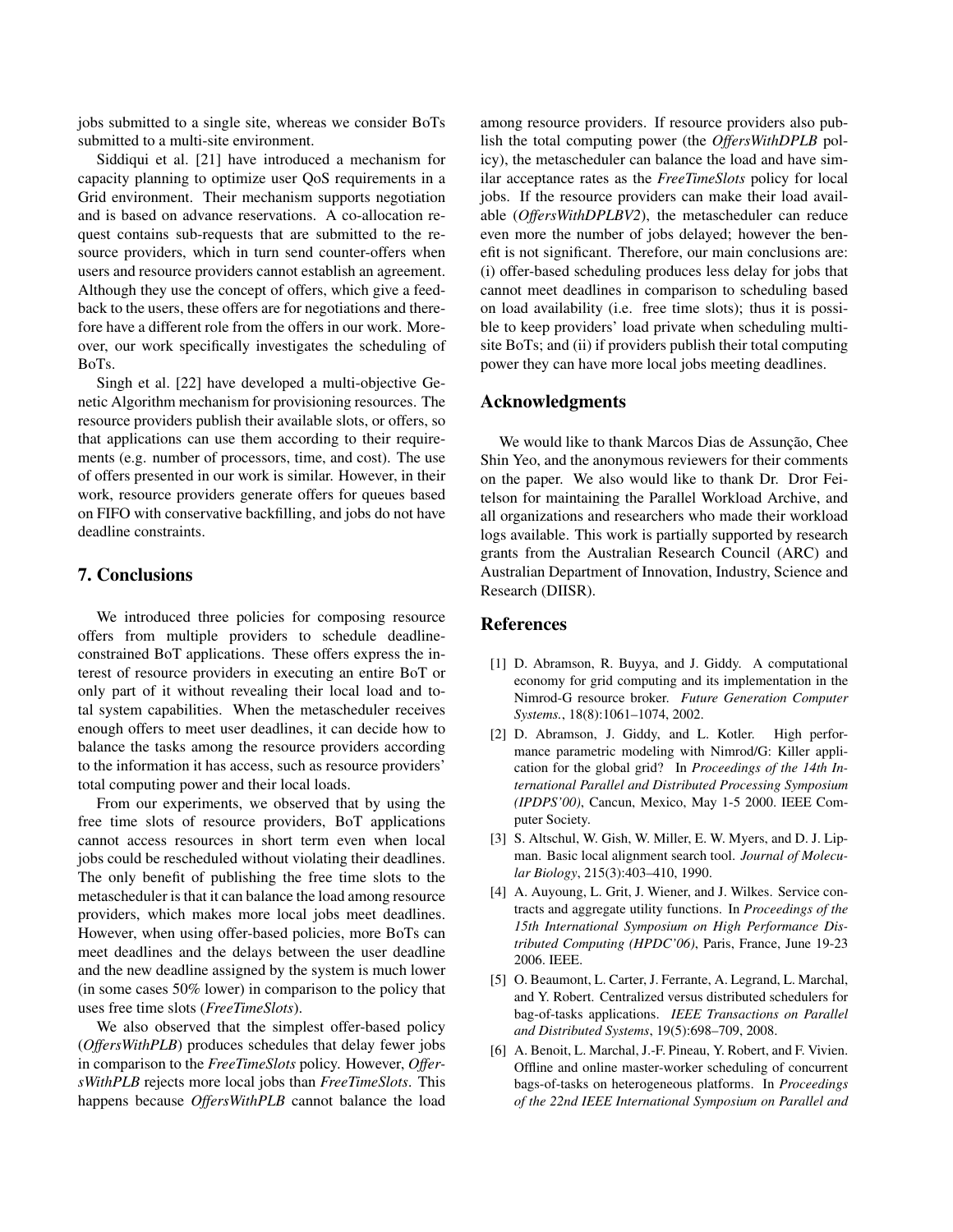*Distributed Processing (IPDPS'00)*, Miami, USA, April 14- 18 2008. IEEE Computer Society.

- [7] T. D. Braun, H. J. Siegel, N. Beck, L. Bölöni, M. Maheswaran, A. I. Reuther, J. P. Robertson, M. D. Theys, B. Yao, D. A. Hensgen, and R. F. Freund. A comparison of eleven static heuristics for mapping a class of independent tasks onto heterogeneous distributed computing systems. *Journal of Parallel and Distributed Computing*, 61(6):810–837, 2001.
- [8] H. Casanova, A. Legrand, D. Zagorodnov, and F. Berman. Heuristics for scheduling parameter sweep applications in grid environments. In *Proceedings of the Heterogeneous Computing Workshop (HCW'00)*, pages 349–363, Cancun, Mexico, 1 May 2000. IEEE Computer Society.
- [9] E. Deelman, G. Singh, M. Livny, J. B. Berriman, and J. Good. The cost of doing science on the cloud: the montage example. In *Proceedings of the ACM/IEEE Conference on High Performance Computing (SC'08)*, Austin, USA, November 15-21 2008. IEEE/ACM.
- [10] A. Iosup, O. O. Sonmez, S. Anoep, and D. H. J. Epema. The performance of bags-of-tasks in large-scale distributed systems. In *Proceedings of the 17th International Symposium on High-Performance Distributed Computing (HPDC'08)*, pages 97–108, Boston, USA, 23-27 June 2008. ACM.
- [11] M. Islam, P. Balaji, G. Sabin, and P. Sadayappan. Analyzing and minimizing the impact of opportunity cost in QoS-aware job scheduling. In *Proceedings of the International Conference on Parallel Processing (ICPP'07)*, page 42, Xi-An, China, Sep. 10–14 2007. IEEE Computer Society.
- [12] M. Islam, P. Balaji, P. Sadayappan, and D. K. Panda. QoPS: A QoS Based Scheme for Parallel Job Scheduling. In *Proceedings of the 9th International Workshop on Job Scheduling Strategies for Parallel Processing (JSSPP'03)*, volume 2862 of *Lecture Notes in Computer Science*, pages 252–268, Seattle, USA, June 24 2003. Springer.
- [13] M. Islam, P. Balaji, P. Sadayappan, and D. K. Panda. Towards provision of quality of service guarantees in job scheduling. In *Proceedings of the IEEE International Conference on Cluster Computing (CLUSTER'04)*, pages 245– 254, San Diego, USA, Sept. 20-23 2004. IEEE Computer Society.
- [14] J.-K. Kim, S. Shivle, H. J. Siegel, A. A. Maciejewski, T. D. Braun, M. Schneider, S. Tideman, R. Chitta, R. B. Dilmaghani, and R. Joshi. Dynamically mapping tasks with priorities and multiple deadlines in a heterogeneous environment. *Journal of Parallel and Distributed Computing*, 67(2):154–169, 2007.
- [15] Y. C. Lee and A. Y. Zomaya. Practical scheduling of bag-oftasks applications on grids with dynamic resilience. *IEEE Transactions on Computers*, 56(6):815–825, 2007.
- [16] M. Maheswaran, S. Ali, H. J. Siegel, D. A. Hensgen, and R. F. Freund. Dynamic mapping of a class of independent tasks onto heterogeneous computing systems. *Journal of Parallel and Distributed Computing*, 59(2):107–131, 1999.
- [17] M. A. S. Netto and R. Buyya. Rescheduling co-allocation requests based on flexible advance reservations and proces-

sor remapping. In *Proceedings of 9th IEEE/ACM International Conference on Grid Computing (GRID'08)*, Tsukuba, Japan, 2008. IEEE Computer Society.

- [18] V. S. Pande, I. Baker, J. Chapman, S. Elmer, S. M. Larson, Y. M. Rhee, M. R. Shirts, C. D. Snow, E. J. Sorin, and B. Zagrovic. Atomistic protein folding simulations on the submillisecond time scale using worldwide distributed computing. *Peter Kollman Memorial Issue, Biopolymers*, 68(1):91–109, 2003.
- [19] F. I. Popovici and J. Wilkes. Profitable services in an uncertain world. In *Proceedings of the ACM/IEEE Conference on High Performance Networking and Computing (SC'05)*, Seattle, USA, November 12-18 2005. IEEE Computer Society.
- [20] E. Shmueli and D. G. Feitelson. Backfilling with lookahead to optimize the packing of parallel jobs. *Journal of Parallel Distributed Computing*, 65(9):1090–1107, 2005.
- [21] M. Siddiqui, A. Villazón, and T. Fahringer. Grid capacity planning with negotiation-based advance reservation for optimized QoS. In *Proceedings of the ACM/IEEE Conference on High Performance Networking and Computing (SC'06)*, Tampa, USA, Nov. 11–17 2006. ACM Press.
- [22] G. Singh, C. Kesselman, and E. Deelman. A provisioning model and its comparison with best-effort for performancecost optimization in grids. In *Proceedings of the 16th International Symposium on High-Performance Distributed Computing (HPDC'07)*, pages 117–126, Monterey, USA, 25-29 June 2007. ACM.
- [23] S. Smallen, H. Casanova, and F. Berman. Applying scheduling and tuning to on-line parallel tomography. In *Proceedings of the ACM/IEEE Conference on Supercomputing (SC'01)*, Denver, USA, November 10-16 2001. ACM.
- [24] S. Viswanathan, B. Veeravalli, and T. G. Robertazzi. Resource-aware distributed scheduling strategies for largescale computational cluster/grid systems. *IEEE Transactions on Parallel and Distributed Systems*, 18(10):1450– 1461, 2007.
- [25] C. S. Yeo and R. Buyya. Integrated risk analysis for a commercial computing service. In *Proceedings of the 21th International Parallel and Distributed Processing Symposium (IPDPS'07)*, pages 1–10, Long Beach, USA, Mar. 26–30 2007. IEEE.

## **Biographies**



**Marco A. S. Netto** is a PhD student in Computer Science at the University of Melbourne, Australia, and member of GRIDS laboratory. Marco has a Bachelor's (2002) and Master's degree (2004) in Computer Science, both from the Pontifical Catholic University of Rio Grande do Sul (PUCRS), Brazil.

He has been working with resource management and job scheduling for high performance computing environments